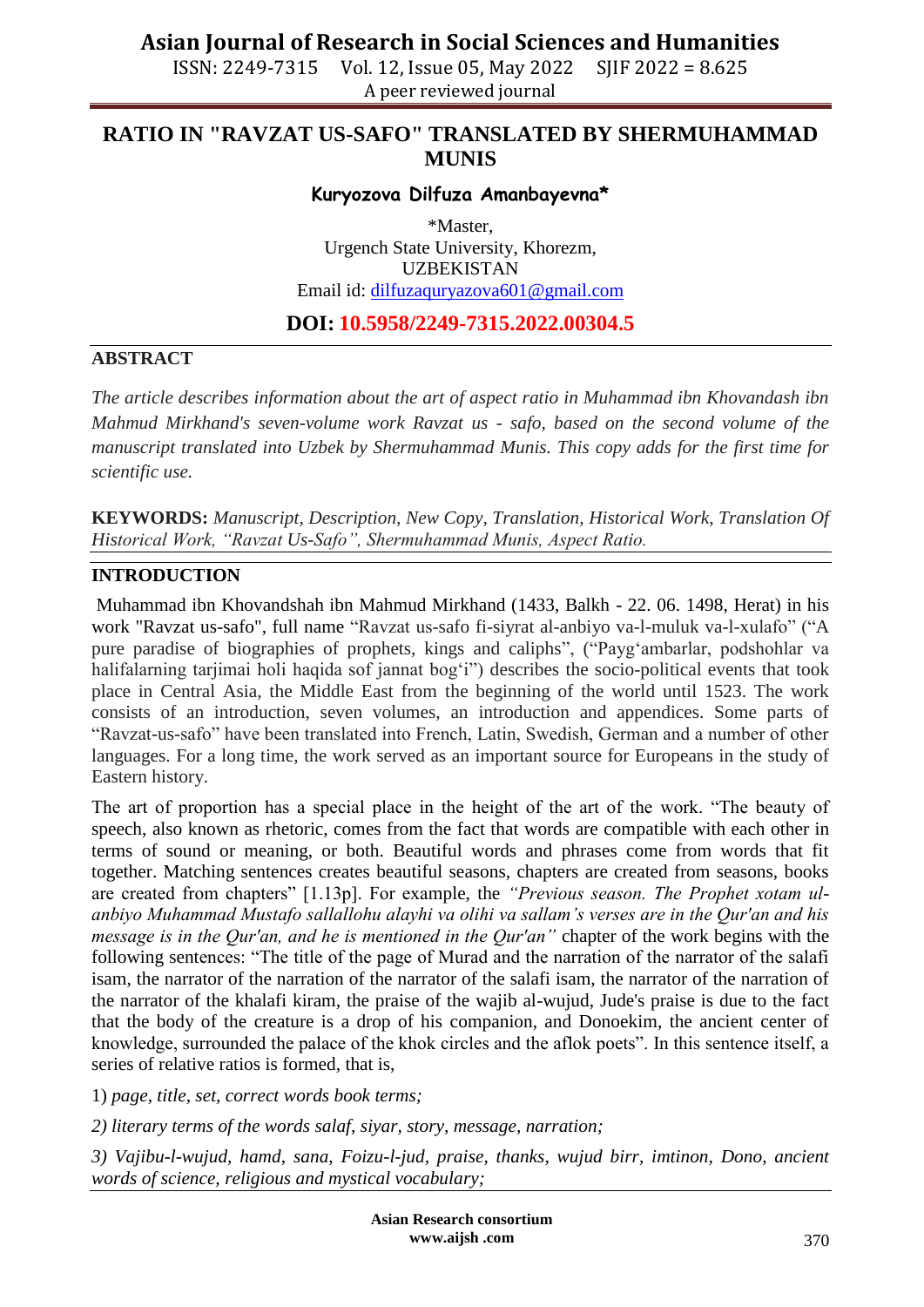# **Asian Journal of Research in Social Sciences and Humanities**

ISSN: 2249-7315 Vol. 12, Issue 05, May 2022 SJIF 2022 = 8.625 A peer reviewed journal

*4) The words creature, central hok, doir, davari aflok, soir, sarayir* creates a series of ratios as units of the natural sciences.

For example, let's look at page, title, set, and terminology. For instance, *tug"ro* in the Turkish language, at the beginning of the decrees of kings and khans in the East, a special ornament, a symbol, a word instead of a title, a sentence is written as an ornament, indicating their names and deeds. Mahmud Kashgari's "Devonu lug'otit turk" gives three meanings in the form of a *tug"rach*:

1) the seal of the king in the Oguz language;

2) the horse that the king gives to each warrior in the army before the journey;

3) a letter stamped in the Oguz language.

In this meaning, the word tag used by other Turkic peoples (later Mongols) was unfamiliar to the Oguz. During the Seljuk period, *tug"roi* was known as the official head of the state court.

4) At the end of the 19th century, in North India and Uzbekistan, the fact that individual letters are written in the form of various animals or birds is also called a *tug"ro xati* or a *xatti tug"ro* [2].

Tavonoekim, the power of the room, came to the testimony of the unseen space with the combination of two letters: mufradot and murakratot. Rahimekim, *Nahnu naqussu alayka ahsana"l-qasasi bimo avhayno* أوحينا بما القصص أحسن عليك نقص نحن the content of the verse is a sign for the inshirohi sadri of the sargah of the dargah muqarrabs, and the light is a blessing. Karimekim, *allazino johadu fiyno* فينا جاهدوا الذين the content of the Qur'an is a perfect example of the authority of the Mujahideen of Sabilullah. Finally, I sharpened the sword of the tongue with a tawfiq, so that the field would be able to deny the denial of the verses of the Qur'an and the claim of the miracle of the prophet 2a. Mubda'ikim, the power of the pen, made the jawbone swell with the jawbone. With his help, he was able to edit the text of Azimat Anonin's sermon. My dear, I am the curtain of Lutfdin ankabuti, the flower is more delicate than the leaf, in front of the shadidu-lkhusumat sangdils, Saddi Iskandar's face appeared, to Murad's bud The space of the Savr cave was opened in the midst of the tumult of the gods. The sword of the ignorant Ghazis is the face of victory and victory, and the link between the Arab and Ajam rebels has been severed, and the jewel of the Hanif's opponents has been thrown into the dust of the air.

Similarly, we can read about the word *salaf*: In the language of our classical writers, we find the terms *salaf* and *khalaf*. The word s*alaf* سلف is used in the dictionary to refer to ancestors who lived before. The plural comes in the form *sulof, aslof* اسالف ،سالف . The *Xalaf* حلف is lexically referred to have been passed down from generation to generation. If there is a good generation, they are said to have succeeded with the fatha of lom. If the position could not be a generation worthy of the ancestors, they are called *xalf* حلف with the suk of lom. In scientific terms, the word *salaf*, when used in general, refers to the first three centuries - the most advanced generation of the Muhammadan Ummah [3]. Here the word *salaf* is mentioned among the literary terms because it comes from the meaning of the previous pen owners.

If we look at the term *Wajib al-Wujud* in this way, we see that it means very complex ideological and philosophical concepts. This Creator created all living and non-living things from nothing. He is Wajib al-Wujud (that is, he must exist). It is not created by the other side. If he were created by another, he would not be the Creator. Its creative quality requires that it is not created by the other side and that it is obligatory. Because everything depends on Him for existence. And he doesn't rely on anything to exist. As for the need to be the Creator of all things, this is explained below. What the mind perceives consists of man, life, and the universe. These things are limited. Consequently, each of them is weak, flawed, and in need of something other than itself: Man is limited because he stops at a boundary that cannot be crossed in every area. Therefore, it is